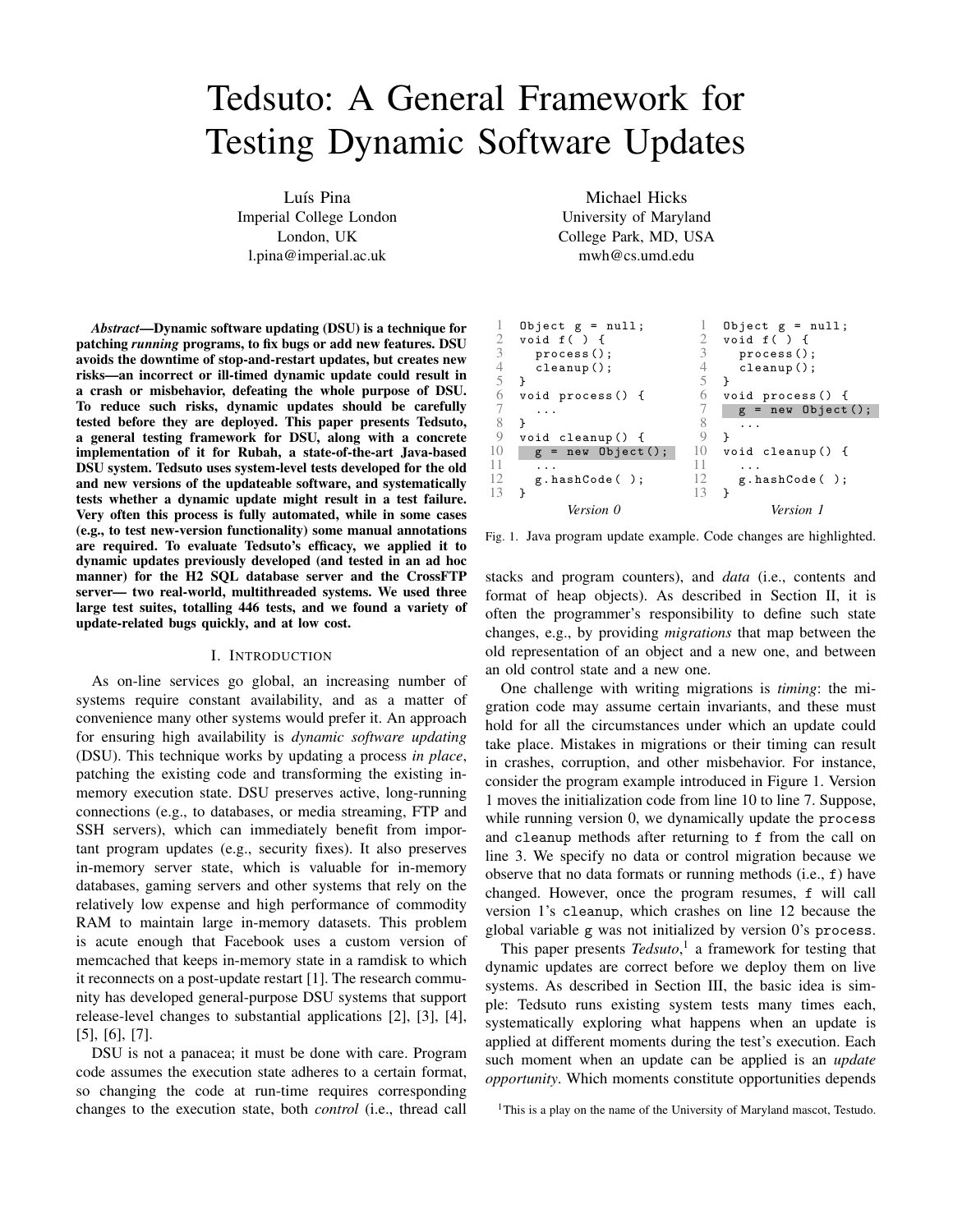on the DSU system under test. Many systems apply updates just prior to calling a changed method [4], [5], [8], [9]; as such, for the example in Figure 1, method f has two update opportunities: before calling method process, and before calling method clean. A system test that passes when running either software version should also pass when being dynamically updated, no matter which update opportunity is taken. Tedsuto systematically tries different opportunities; for our example, it would discover that applying the update at the second opportunity in f would fail.

Tedsuto can also use system tests that pass only for the new version, e.g., because they exercise a new feature or bugfix. In this case, the tester simply indicates (typically via a one-line annotation in the test code) the last possible moment at which an update can occur while still passing the test; Tedsuto will only explore update opportunities to this point.

Finally, Tedsuto employs two novel techniques that test particular aspects of the updating process: *update-point synchronization* ensures that preparing the application state for an update does not lead to hangs or wrong behavior (e.g., due to synchronization problems), and *control-flow reboots* ensure that DSU-specific code in the old program that supports control-state transformation works properly.

We have applied our implementation of Tedsuto, described in Section IV, to the Rubah DSU system for the Java programming language [6]. Using Tedsuto required modifying Rubah in a straightforward manner; many other state-of-theart DSU systems can be handled just as easily. We evaluated Tedsuto's ability to find DSU-related errors by using it to test dynamic updates previously developed (and tested in an ad hoc manner) for H2 [10], an SQL database server, and CrossFTP [11], an FTP server — two real-world multithreaded systems. As described in Section V, with three suites of system tests—two for H2 and one for CrossFTP—Tedsuto was able to find 8 new update-related bugs. Adapting the test suites required little effort: 17 lines in total to support 17 update-specific tests, and no manual effort to support the remaining 446 backwards-compatible tests. Our experimental evaluation found that update-synchronization and control-flow reboots were particularly effective in finding errors.

Prior work, discussed in Section VI, has briefly considered the problem of dynamic software update testing. Tedsuto represents a substantial step forward. In short, we make the following contributions:

- Present the design of the first testing framework for DSU that is generalizable to state-of-the-art systems, re-uses existing system tests with low effort, and is able to test both backwards-compatible updates and new features;
- Introduce five novel and highly effective techniques for testing updates;
- Describe how to implement Tedsuto for state-of-the-art DSU systems and provide the details of an implementation for Rubah;
- Evaluate Tedsuto with an extensive experimental evaluation, by using three large test suites with two production-

| class Session {                                                               |  |
|-------------------------------------------------------------------------------|--|
| User user;                                                                    |  |
| String userName; // Added in version 1<br>// Invariant: userName == user.name |  |
|                                                                               |  |

Fig. 2. Example of a class update

ready servers, and show that Tedsuto is effective by reporting new update-related bugs.

We believe Tedsuto is a promising step toward practical assurance for real-world DSU.

# II. THE NEED FOR DSU TESTING

This section presents background on dynamic software updating, and identifies ways in which dynamic software updates could fail. Then it shows how existing unmodified system tests can be used to find update-related errors.

# *A. Dynamic Software Updating Failures*

Dynamic software updating systems work by accomplishing two tasks. First, they *load code* into a running program to add to and/or replace existing classes, methods, etc. Second, they *migrate* the running program's *execution state* to an equivalent form that is compatible with the newly loaded code. This state consists of *data*, like linked tree and list structures that store an in-memory database, and *control*, like the execution stacks of active threads. Depending on how the code changed, a migration may need to convert data representations, e.g., when the new code expects a hash table where the old expected a tree, and control states, e.g., when the new code refactors an old function into two. Control and data migrations are typically specified by the programmer, perhaps with some automated assistance [2], [3], [6], [12]. For instance, in Rubah, described in Section IV-A, data migrations are specified using a special "update class," and control migrations are specified indirectly by changing the way the program resumes after an update.

An important element of DSU is *timing*: The effect of a dynamic update's data and control migrations may differ depending on when the update is performed. To reduce the chances of update-related crashes, DSU systems often restrict the moments during a program's execution at which an update can take place. We call these moments *update opportunities*. Many DSU systems limit update opportunities to program points at which changed code is not *active*, i.e., not referenced from any thread's callstack [4], [5], [8], [9]. As explained in Section I with the example in Figure 1, this limitation still allows programs to crash due to the update process. Other DSU systems, including Rubah, limit opportunities to moments when each thread's execution has reached a programmerspecified point [2], [3], [6], [12], [13].

Unfortunately, programmers will make mistakes when changing their program to support updating, and/or when writing data or control migrations for particular updates. These mistakes can manifest as a hang, crash, or other misbehavior when a dynamic update is applied.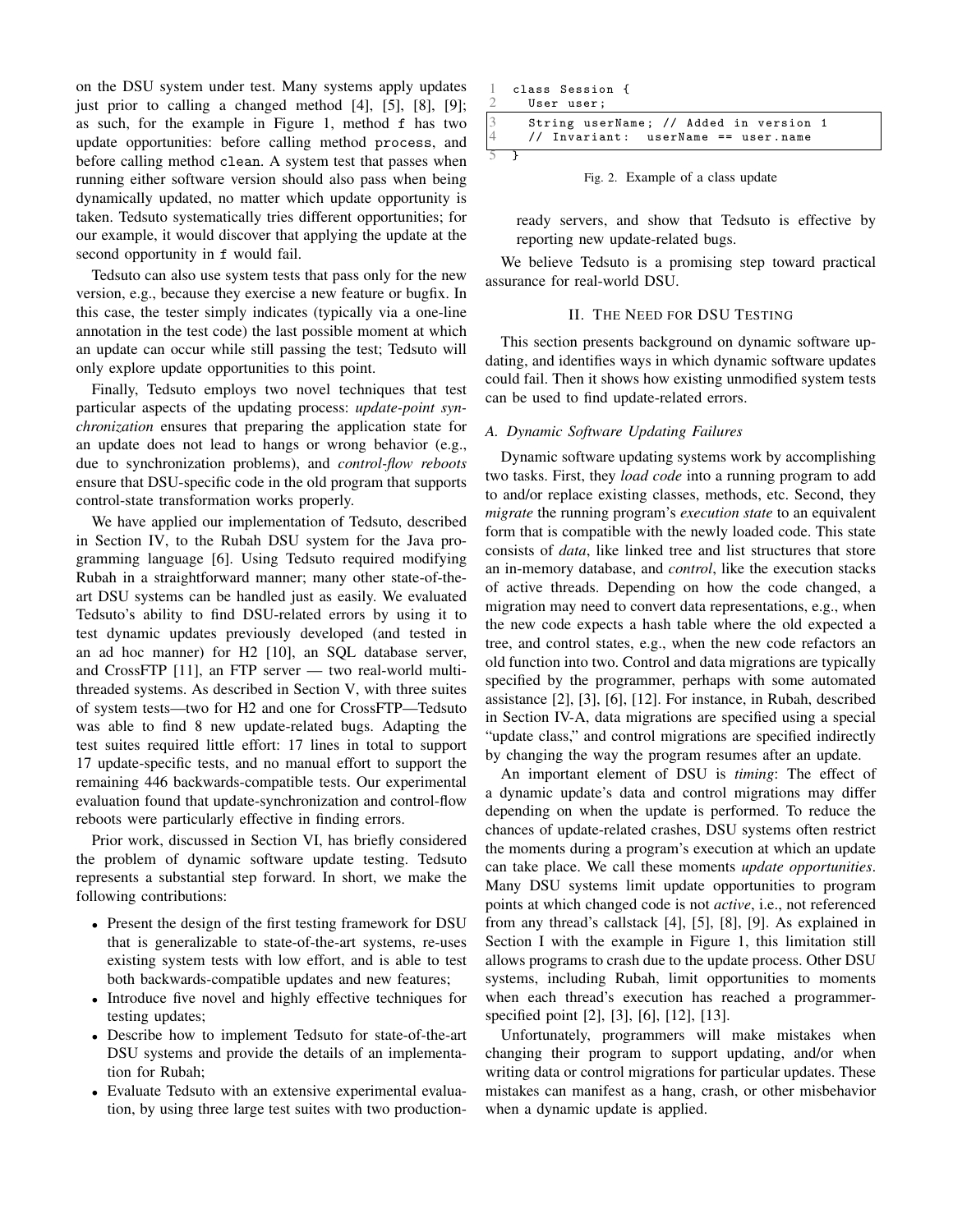```
1 // Set-up<br>2 FTPClient
 2 FTPClient c = new FTPClient();<br>3 // Test
 3 // Test
 4 c. sendVersion (0);<br>5 c. USER ("user"):
       c. USER ("user");
 6 c. PASS ("wrong");<br>
7 c. PASS ("right"):
 \frac{7}{8} c. PASS ("right");
 8 assert (c. isConnected ());<br>0 assert (c. islamadIn ());
9 assert (c. isLoggedIn ());<br>10 // Tear-down
\begin{array}{cc} 10 & // \text{Tear-down} \\ 11 & c. \text{OUTT()}: \end{array}c. QUIT();
```
Fig. 3. Simple system test for an FTP server

Consider the example shown in Figure 2, adapted from the CrossFTP server [11]. The updated program reads the name of a user trying to authenticate from the field userName, whereas the old program used field user.name. A dynamic update must transform the running version's data from the old representation of class Session to the new; in particular, it should copy the value of user.name into the new userName field, to establish the invariant shown in line 4. Suppose the programmer forgets to specify such a migration. The new code will behave incorrectly when accessing field userName; e.g., it will crash with a null-pointer exception, deny access to valid users, or allow access to invalid users.

As another example, recall the update shown in Figure 1. Here, a control migration must be used to map the program counter of the taken update opportunity to the appropriate location in the new version. The mapping is trivial for function f: Lines 3 and 4 in version 0 map to lines 3 and 4 in version 1, respectively. For function process, line 7 in version 0 maps to line 8 in version 1, with the caveat that global variable g also needs to be (data-)migrated for the update to be correct. However, suppose the programmer specifies a mapping from line 10 in version 0 to line 7 is version 1 (as that is the line of code that moved). Doing so results in incorrect behavior because the program counter will be moved to version 1's process method, but the (version 0) process method was already executed. As a result, messages may get duplicated.

In short, the behavior of a dynamic update depends on the control and data migrations specified by the programmer, and the update opportunity at which these migrations take effect. Without care, a dynamic update may produce incorrect results.

# *B. Testing Dynamic Updates*

How can we avoid update failures? Gupta et al. have shown that, in general, establishing that an update is correct is undecidable [14]. Normal program properties are undecidable too (e.g., termination), so typical software development uses tests to ensure that a software system will behave as it should when deployed. Likewise, we can use testing to give us confidence that a dynamic update, when applied in deployment, will behave as expected. We can test the correctness of a dynamic update by running a test and checking the program's behavior before, during, and after an update. Since DSU is a wholeprogram operation, we can perform DSU tests by starting from *system tests*, which check the end-to-end behavior of a program. For instance, consider the test in Figure 3, and



Fig. 4. Architecture of Tedsuto.

suppose that both the old and new versions (when run without updating) pass the test. It is possible that, due to bugs in data/control migrations or other program changes, dynamically updating from the old to new version during the test run will cause the test to fail. For instance, consider the update to the Session class of Figure 2, and suppose that the data migration fails to initialize the userName field. Dynamically updating the server on any of the update opportunities generated by lines  $5$  or 6 of the test will cause it to fail,<sup>2</sup> since these commands cause the FTP server to read the userName field. Updating the server at other opportunities during the test run will pass because the new code either initializes the field (when handling the request at line 4) or never refers to it again (when handling requests at line 7 and 11).

In summary, it is possible that a test passes when the target application is updated at some update opportunities, but not others. As such, a testing strategy for dynamic updates should explore the behavior of different update opportunities systematically. This idea provides the basis for the design of Tedsuto. But Tedsuto goes further, considering tests that do not necessarily pass for both versions, and it defines techniques that can test aspects of an update more efficiently than applying the update end-to-end. We describe Tedsuto in detail, next.

## III. TEDSUTO

*Tedsuto* is a framework for systematic testing of Dynamic Software Updates. This section discusses Tedsuto's architecture and describes the kinds of testing methods it enables.

## *A. Architecture*

Figure 4 shows Tedsuto's architecture. The updatable application and the system test run in separate processes that communicate through Inter-Process Communication (IPC). During its execution, the system test will interact with the updatable application, e.g., by sending it service requests (1). While processing each request, the execution of the updatable application triggers several update opportunities (2). Tedsuto assumes that the DSU system generates a small number of update opportunities per interaction. This may not be true for all DSU systems; we discuss in Section IV-C how Tedsuto can still be used with such systems. For now, let us assume that each interaction generates a small number of opportunities.

<sup>2</sup>Each test-server interaction may generate several update opportunities.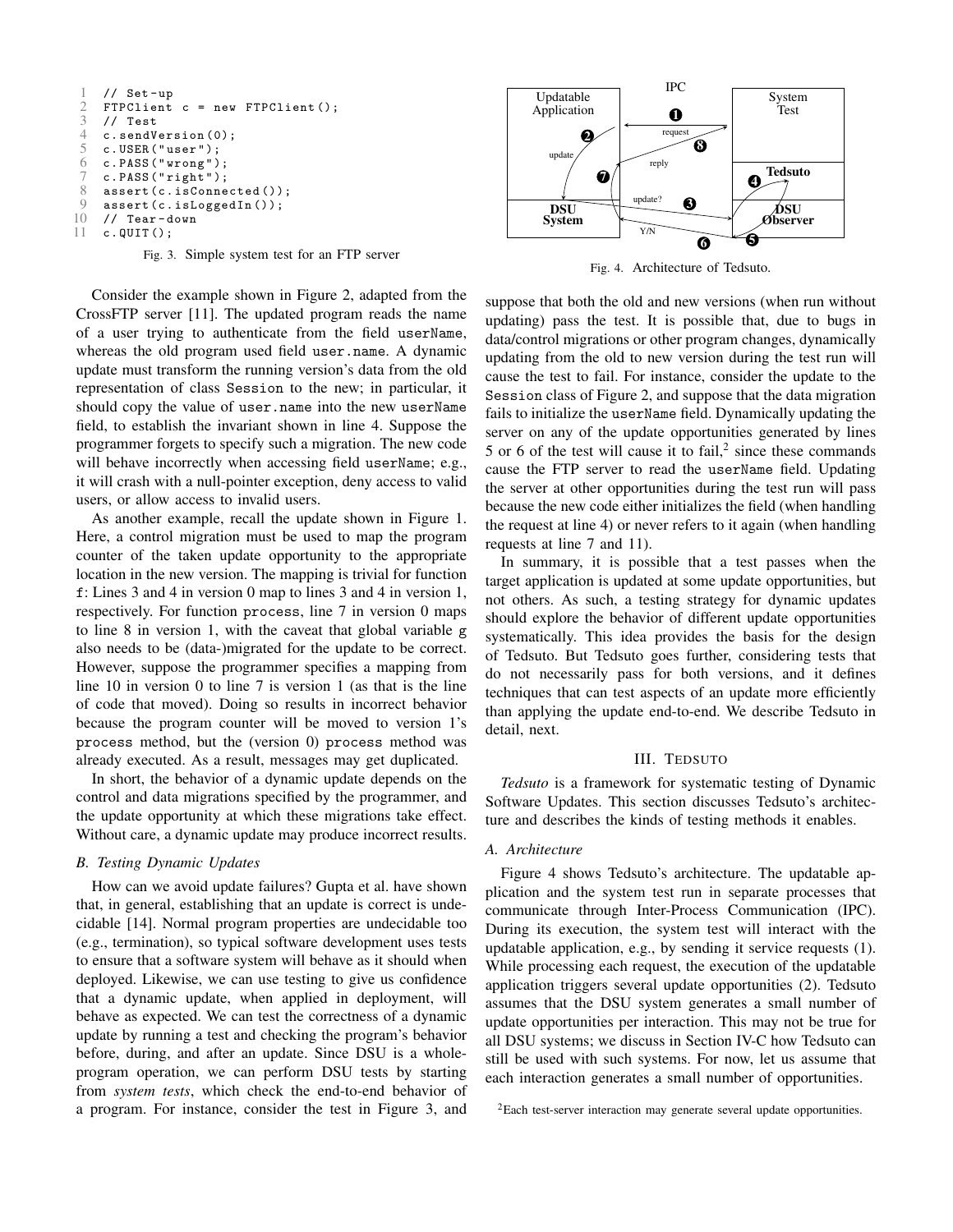```
1 void allowUpdates ();
2 void disallowUpdates();<br>3 void ensureUpdated();
3 void ensureUpdated();<br>4 void operation(Obiect
   void operation (Object threadID, String label);
```
Fig. 5. Tedsuto's API for adapting system tests.

A novel part of Tedsuto is that it employs an *update observer* that is queried at every update opportunity to decide whether to perform an update (3). The update observer, located in the same process as the system test, then notifies Tedsuto about the opportunity to perform an update (4). Based on the information that Tedsuto has about the system test in execution, it tells the observer whether to take the current opportunity, and what sort of update to perform (5). The update observer then sends the decision back for the DSU system (6) before returning back to the updatable application (7), which in turn sends the reply back to the system test (8), which can then continue.

The remainder of this section details the sorts of update tests that this architecture enables. They are differentiated by the decision process used at update opportunities (e.g., exhaustive or operation-specific), the kind of system test being performed (e.g., backwards-compatible or version-specific), and whether to perform a full update when the opportunity arises, or a more localized test (either an update synchronization or a controlflow reboot).

# *B. Exhaustive Tests*

During a deterministic test, update opportunities can be matched between different re-executions by the order in which they happen. For instance, consider two executions of the test shown in Figure 3 on a server that performs updates only after FTP commands. Regardless of the update opportunity that Tedsuto explores, the second update opportunity will happen on line 5 in both executions. This allows Tedsuto to re-execute the test and systematically explore all update opportunities.

Of course, not all update opportunities need to be explored. In particular, in the example we are following, the update opportunities triggered while setting-up the test (lines 1–2) and tearing-down (lines 10–11) are not relevant to the test and may be skipped. Other FTP tests may require an authenticated user (e.g. to test file permissions) and move lines 4, 5, and 7 to the test set-up.

The developer can adapt existing system tests to skip exploring uninteresting update opportunities by retrofitting the tests with Tedsuto's API, shown in Figure 5. In particular, they can surround lines 3–9 in Figure 3 with calls to allowUpdates and disallowUpdates to explore opportunities only during the main body of the test. Tedsuto automatically supports tests written in the popular JUnit framework and skips all opportunities that happen during the setUp and tearDown methods. Section V describes how we evaluated Tedsuto using two JUnit frameworks without any effort to integrate them with Tedsuto's API.

```
1 AtomicInteger count;<br>2 int MAX: // Maximum
      int MAX; // Maximum clients allowed
 \frac{3}{4}\frac{4}{5} // Launch several threads that do:<br>5 FTPClient c: // Thread-local
      5 FTPClient c; // Thread - local
 6 void run() {<br>7 while (!st
         while (!stop) {
 8 Tedsuto.operation(c, "USER");<br>9 c.USER("user");
9 c. USER ("user");<br>10 Tedsuto.operation (
            Tedsuto.operation(c, "PASS");
11 c. PASS ("right");<br>12 assert (count.inc
12 assert ( count . incAndGet () < MAX );<br>13 Tedsuto.operation(c, "QUIT");
13 Tedsuto.operation(c, "QUIT");<br>14 C.QUIT();
14 C.QUIT();<br>15 count.dec
         count.dec();<br>}
\frac{16}{17} }
17 }
```
Fig. 6. Example that tests the maximum number of connected clients to an FTP server. The highlighted code represents the code added to integrate this test with Tedsuto.

## *C. Update-Specific Tests*

So far, we have assumed that system tests should pass both program versions when not performing an update. However, this may not always be the case. For example, the new version may add support for new features and fix bugs. As such some tests for the new version may not pass on the old version.

For instance, let us consider an example taken from version 1.0.7 (or,  $v_0$  for short) to version 1.0.8 ( $v_1$ ) of CrossFTP. When a client fails authentication in  $v_0$ , CrossFTP closes the connection at the first wrong password attempt. In  $v_1$ , CrossFTP allows the client to retry another PASS command reusing the same connection. The system test shown in Figure 3 passes in  $v_1$  but fails in  $v_0$ . This is an important test because it checks that a new feature works as expected; we would like to adapt it so we can confirm that the dynamically updated program supports this new functionality.

Let us assume that the test generates one update opportunity per line on lines 4–7. Updating at either of the first two update opportunities, after lines 4 and 5, passes the test. Waiting for any update opportunity afterwards results in the connection being closed at line 6 and failing the test: Tedsuto performs the update too late.

The developer can state the latest point in the test execution at which an update can be performed using method ensureUpdated from Tedsuto's API, shown in Figure 5. In this case, the developer would add a call to this method after line 5. We call this annotated test an *update-specific test*.

Oftentimes, update-specific tests start as existing tests written for the new version, which the developer then adapts by adding annotations or small code changes. Section V reports the effort required to write 17 update-specific tests for 2 updatable applications; mostly adding one single line of code per test.

## *D. Operation-oriented Testing*

Exhaustive tests and update-specific tests match update opportunities between different executions, which means they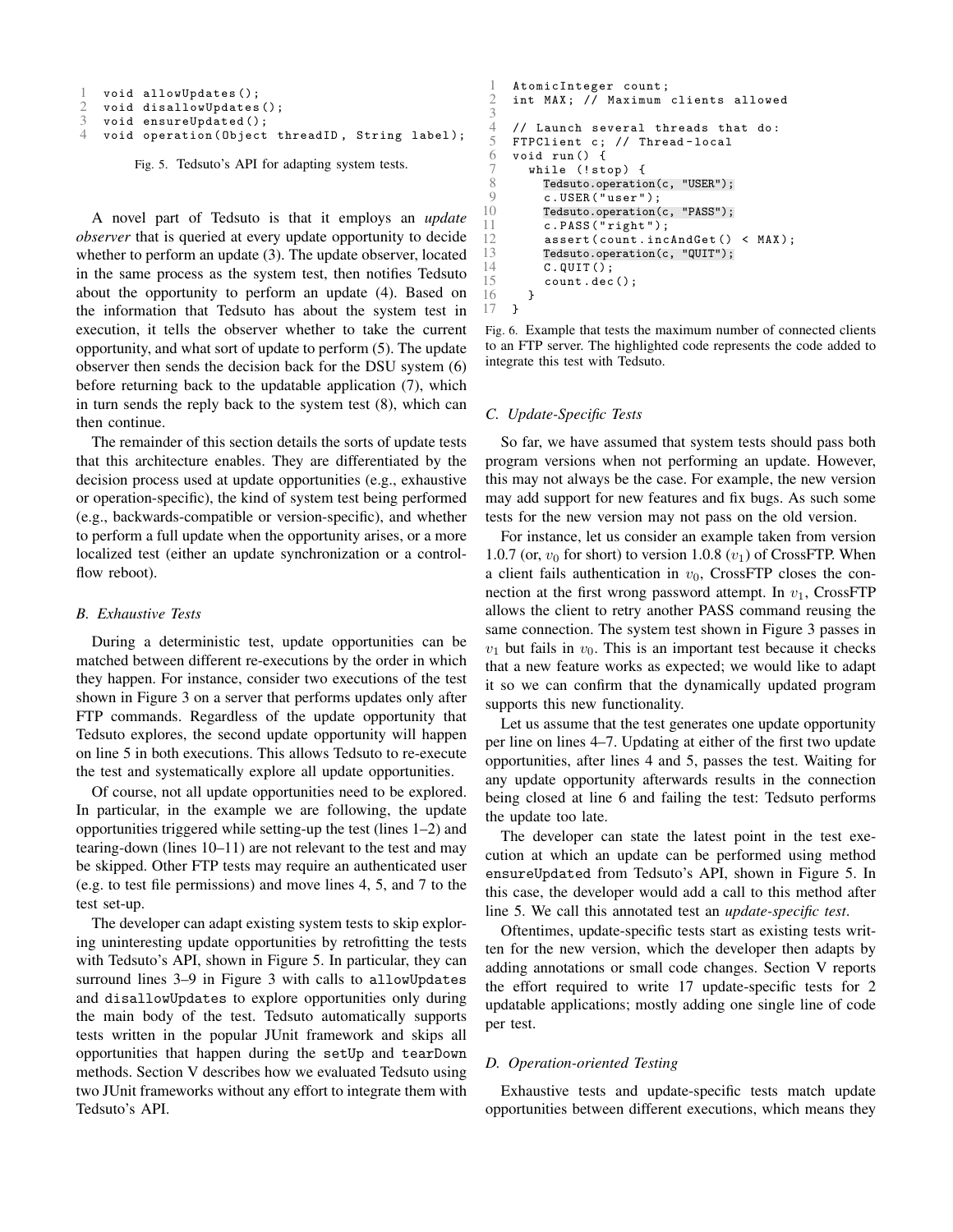only apply to deterministic tests. Tedsuto supports multithreaded and nondeterminstic tests by employing a notion of coverage that is based on the high-level operations carried out by the test. To see this by example, consider the test in Figure 6, ignoring the highlighted code for now. This test uses multiple threads to check whether the server respects the limit on the number of authenticated clients. The test is composed of three high-level operations: (1) Sending the USER command; (2) sending the PASS command, thus becoming authenticated; and (3) sending the QUIT command to reset the connection for another iteration of the test. The developer annotates the test with information about the operations, exposing them to Tedsuto through method operation on its API. In this case, it means adding lines 8, 10, and 13, highlighted in Figure 6.

Method operation takes two arguments. The second one is simply a label that distinguishes the operation from all others. The first is some object that identifies the thread in the test. In this case, each thread uses a dedicated FTPClient object to interact with the server; such an object identifies each thread unambiguously. With this information, Tedsuto can reason about *combinations of opportunities* during multi-threaded testing. In this case, for 2 threads, Tedsuto can explore the following combinations: USER/USER, USER/PASS, USER/QUIT, PASS/PASS, PASS/QUIT, and QUIT/QUIT. Tedsuto can now rerun the same test repeatedly until all combinations are explored. Currently, Tedsuto does not force any particular thread scheduling; we plan to explore Tedsuto in this direction in the future.

Operation annotations are useful even for single threaded tests: Essentially, they suggest to Tedsuto to take one update opportunity per annotated operation, even if many more are available. This gives the tester a way to shrink the testing space, taking advantage of domain knowledge.

# *E. Update-point Synchronization*

Most DSU systems require all threads to *synchronize* before performing an update [2], [3], [4], [5], [6], [12]. That is, each thread should reach some known program point (e.g., a function call, a thread/GC safe point, or a manually annotated point). When all threads reach such *update points*, the DSU system performs the update, resuming all threads afterwards.

For instance, consider the code in Figure 6. Consider that there are several threads executing the loop and that the FTP server internally uses a lock to implement a maximum number of clients. Consider also that one thread acquires the lock and blocks for an update. In the meantime, another thread blocks waiting for the lock. At this point, the program is in deadlock: No thread makes progress and the update never gets performed. And this happened because an update became available; regular program operation would never result in such a deadlock.

Tedsuto finds this class of update-related bugs by simply requiring all threads to synchronize at all update opportunities during a system test, just to release them immediately after. We call this technique *update-point synchronization*. It allows Tedsuto to explore all the update opportunities in a single test execution, without performing an actual update. Update-point synchronization proved very effective: It found 3 of the 8 new update-related errors that we found using Tedsuto.

# *F. Control-flow Reboots*

In Section II we discussed an example of control migration, performing the update that Figure 1 shows while modified code is active. Some DSU systems simply forbid such updates [2], [5], providing a simpler update model at the cost of flexibility. More recent DSU systems—UpStare [12], Kitsune [3], and Rubah [6]—overcome this limitation and provide support for updating active code. These systems require the programmer to migrate the control state of the program between versions, effectively mapping PC positions and stack frames, which is an error-prone proposition.

Kitsune and Rubah implement control migration by stopping all active threads and then restarting them in the newversion code. As shown in Figure 7, described in the next section which presents our implementation of Tedsuto for Rubah, the control migration code is effectively embedded in the startup code of each thread. This code, as it executes, regenerates the stack by taking an alternative path, provided by the programmer, to the one it would normally take during startup. If this alternative startup code is erroneous, it could leave the updated program in an incorrect control state.

It turns out we can test this migration code without performing a complete update. In particular, Tedsuto can initiate a *null update* by performing an update synchronization, and then "rebooting" each thread, causing it to restart. But instead of restarting at the new version, we restart it at the current version, and thereby test this alternative startup path. If the control migration code is correct, the program will return to the state it was in before the null update, and things will proceed as expected. Pleasantly, this technique requires just a single test run to reboot at each update opportunity, rather than having to run the whole test many times, once per opportunity. Control-flow reboots are very effective: We found 2 of the 8 new update-related errors using it; Section V presents all the details.

## IV. IMPLEMENTATION

We have implemented Tedsuto for Rubah [6], a DSU system for dynamically updating Java programs. Therefore, in this subsection we present some background on how Rubah works and how the programmer specifies a dynamic update. We then explain how the concepts of Rubah map to Tedsuto.

## *A. Rubah*

To implement DSU, Rubah uses a strategy called *whole program updates*, pioneered by Makris et al.'s UpStare system [12] and also adopted by Kitsune [3]. In a nutshell, the scheme has three parts. First, the code that corresponds to the new version (constituting the "whole program") is dynamically loaded. This takes place only after all program threads reach an *update point*, which is a code location designated (in advance) by the programmer [13]; each time an update point is reached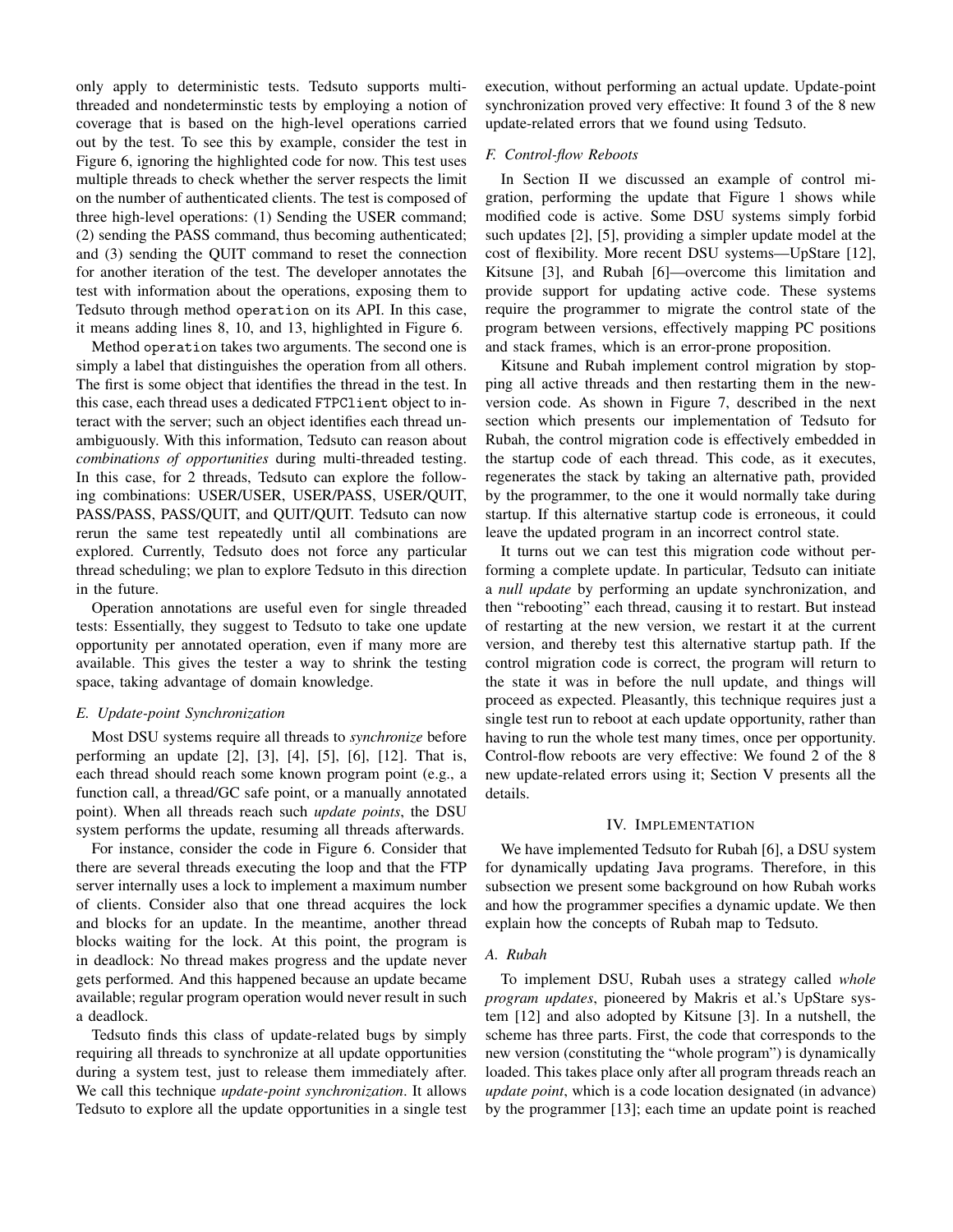```
1 Transfer transfer;<br>2 Session session:
 2 Session session;<br>3 boolean stop:
      boolean stop;
 \frac{4}{5}5 public void run () {<br>6 if (!Rubah.isUpdating
 6 if (!Rubah.isUpdating()) {<br>7 transfer.init();
              transfer.init();
 8 // Parse client version<br>9 // Negotiate protocol p
9 // Negotiate protocol params<br>10 transfer.flush();
              transfer.flush();
11 session = new Session ();
\begin{array}{ccc} 12 & & \text{B} \\ 13 & & \text{S} \end{array}13 Selector s = new Selector();<br>14 try {
14 try {<br>15 whil
\begin{array}{cc} 15 & \text{while } (\text{!stop}) \\ 16 & \text{try } \{ \end{array}16 try {<br>17 Ruba
17 Rubah.update("process");<br>18 Request req = transf
18 Request req = transfer.readRequest (s);<br>19 Response resp = process(req);
19 Response resp = process(req);<br>20 transfer.writeResponse(resp):
20 transfer . writeResponse ( resp );
21 } catch ( SQLException e) {<br>22 transfer.writeException (
22 transfer.writeException (e);<br>23 b catch (UpdateRequestedException of<br>24 continue;
                 23 } catch (UpdateRequestedException e) {
                     continue:
\begin{array}{ccc} 25 & & & 3 \\ 26 & & & 3 \end{array}\frac{26}{27}27 } catch (UpdatePointException e) {<br>28 throw e;
28 throw e;<br>29 } catch (
29 } catch (Throwable e) {<br>30 <br>logError(e):
30 logError (e);<br>31 } finally {
31 } finally {<br>32 if (!Rubah.
32 if (!Rubah.isUpdateRequested()) {<br>33 s.close();
33 s.close();
34 transfer.close();<br>35 session.close();
                 session.close();
\begin{array}{ccc} 36 & & \text{F} \\ 37 & & \text{F} \end{array}\frac{37}{38} }
38 }
```
Fig. 7. Example adapted from H2 TcpServerThread featuring (gray highlighted) logic related to update points and control migration.

during execution constitutes an update opportunity. Once the code is loaded, control migration is performed by unwinding the stacks of all active threads and then "rewinding" them, starting from the new code, until they reach the same logical update point they had reached in the old code. Third, data changed by the update is migrated as it is accessed during the new program's execution. Rubah is implemented using bytecode transformation; no changes to the VM are required.

In Rubah, control migration is handled by the programmer. This is done by writing the startup code of each thread to be cognizant of an "updating mode". When starting in this mode, the thread is being rewound following an update; otherwise it is starting from scratch. Rubah performs data migration automatically, following a manually-defined transformation logic: The programmer specifies an *update class* that defines how a new version instance is initialized, given an old version instance. And, as mentioned already, the programmer is responsible for designating update points at which threads synchronize prior to the update taking place. All of these choices are opportunities for errors that can be uncovered during testing. Therefore, to make the process more clear, we present an example that shows all three in action.

Example. We have used Rubah to dynamically update the H2

database management system. Figure 7 shows a simplified version of a connection-handling method from H2. The changes made to support DSU are highlighted—ignore them for now. The method starts by parsing the client data and negotiating the protocol parameters (lines 7–11). Then, it enters a loop (lines 15–26) that reads each client command (line 18), executes it in method process (line 19), and sends the response back to the client (line 20). The server keeps state about the client using the session object, declared on line 2.

Note the complex handling of exceptions, typical in server methods. The server sends recoverable exceptions back to the client (line 22), and logs non-recoverable exceptions (line 30). A finally block ensures that the connection is closed when the server method exits (lines 31–37).

Update Points. The programmer specifies update points as calls to method Rubah.update. This method will simply return, doing nothing, when an update is not available. Otherwise, it initiates (or continues) the update process, as described below. A good place to put an update point is at a point in a long-running loop at which a thread is *quiescent*, meaning that it has finished processing a unit of work and has not started to process the next one. State relevant to an update is not in the middle of being modified, which simplifies writing the update class. The Rubah.update method takes a string as its sole argument, which serves as a kind of label—update points across versions that share the same label are logically equivalent. For the example in Figure 7, the code related to update points is in gray. An update point is placed on line 17.

When an update is available, calling Rubah.update throws an UpdatePointException to unwind the calling thread's stack. Unhindered, this exception will ultimately reach a Rubah-provided wrapper for a thread's run (or main) method, where it is caught and the throwing thread is paused. Of course, the exception may be caught by intervening catch blocks in the application, so the developer may need to manually propagate it (line 28). The developer also needs to ensure that the exception does not change any state by being propagated, therefore actions within finally blocks must be guarded to account for possible updates (line 32). When all threads have been paused after reaching update points, the new code is loaded, and the control flow and data migration process is initiated.

Control migration. Rubah restarts each paused thread from its (possibly updated) run (or main) method. When a thread executes this method normally, it typically performs actions that should not be re-performed during control migration. In our example in Figure 7, lines 7–11 negotiate protocol parameters with the client, which should not be repeated post update. To address this issue, Rubah provides API calls that the developer can use to determine whether a thread is running for the first time or as a result of an update (i.e., in "updating mode"). In our example, line 6 guards the initialization code with a call to Rubah.isUpdating which returns true if called while performing the control migration and false otherwise.

Data migration. Prior to restarting each thread, Rubah initi-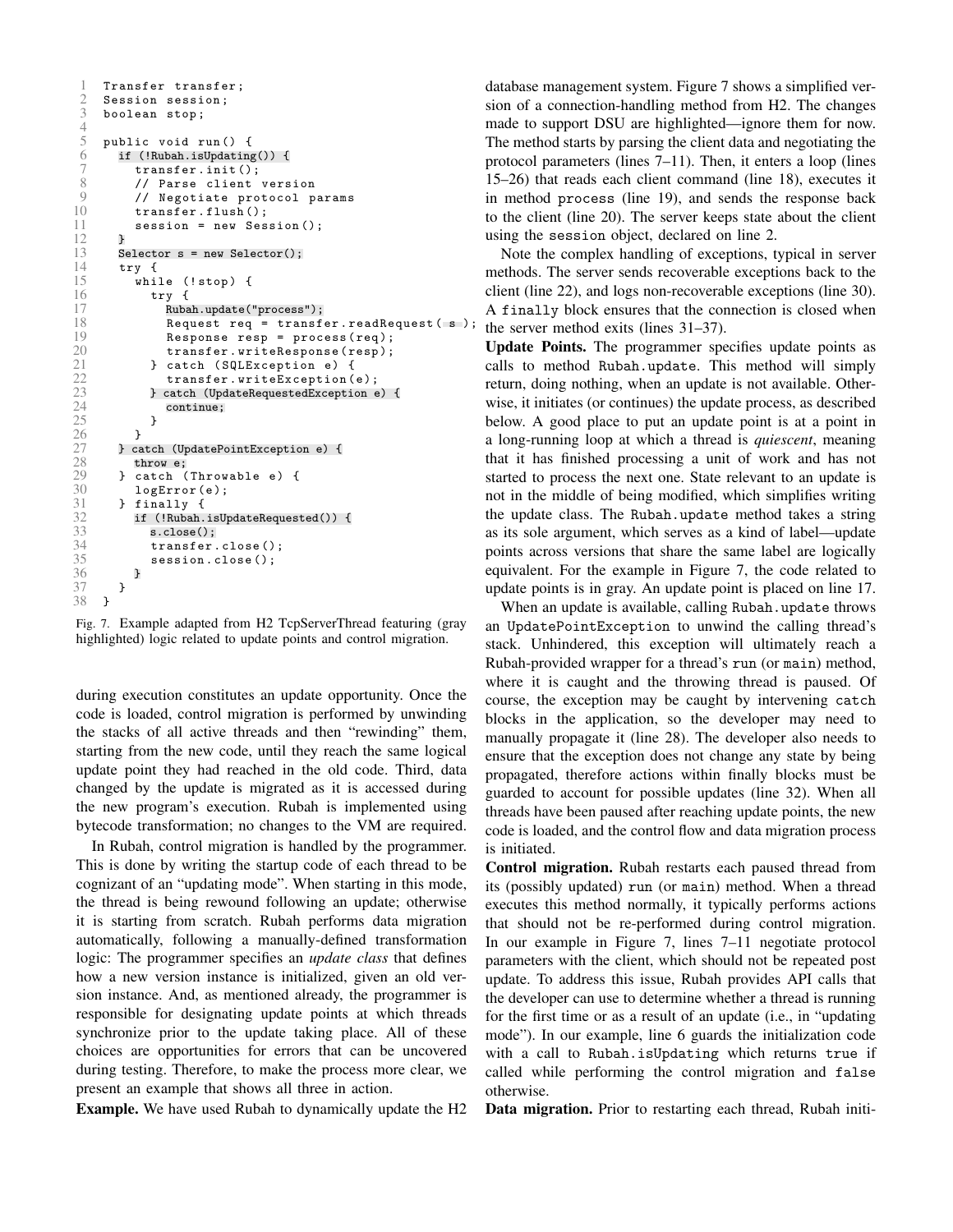ates *data migration* to convert the existing program's objects to use the updated classes. Conceptually, this happens by visiting each object in the heap that might have been affected by an update and *transforming* it according to the logic on the update class, so that it work with the new version's code. Rubah provides a tool that generates a stub update class by analyzing two versions and matching fields by owner class name, field name, and field type. The generated code automatically copies each matched field; the programmer must specify what to do for unmatched fields. In the example shown in Figure 2, Rubah automatically copies field user and leaves a comment reminding the developer that field userName was not matched.

## *B. Tedsuto for Rubah*

Tedsuto requires the target DSU system to provide support for an update observer, as we explained in Section III-A. Then, at each update opportunity, Tedsuto interacts with the observer to decide if it should perform an update or not. In Rubah, update opportunities map directly to calls to method Rubah.update, which we redirect to the observer process. The observer process performs a full update for exhaustive and update-specific tests. For update synchronization tests, the observer initiates quiescence, but then allows threads to continue in the same version without throwing an UpdatePointException. For control-flow reboots, the observer initiates quiescence and then restarts each thread in updating mode (without updating the code) to test that the control migration code does not incorrectly corrupt the program's state.

# *C. Tedsuto for other DSU Systems*

Although the current implementation of Tedsuto targets Rubah, Tedsuto can be applied to other update systems with explicit update points, which are among the most practical systems yet built and evaluated. These include Kitsune [3], Ekiden [15], UpStare [12], and Ginseng [2]. Exhaustive tests, update-specific tests, and update synchronization tests would all apply; for Kitsune, control-flow reboots would as well.

Some systems define update points *implicitly*, rather than explicitly [4], [5], [8], [9]. For example, updates may be permitted at any point as long as a changed function or method is not active. All testing techniques would also apply to these systems (with some engineering effort), with the exception of control-flow reboots. In particular, for tractability, Tedsuto should not test updates at all (implicit) opportunities, but at a representative set of opportunities. To compute this set without loss of effectiveness we can use a technique from Hayden et al. [16] which determines, through program analysis, which update opportunities would have provably the same outcome for a given update, i.e., the updated program would execute the same code. Hayden et al. found that for typical updates, the number of opportunties can be reduced by between 87% and 95%. To work with Tedsuto, we would simply have to make these opportunities manifest in the program, and then coordinate them with the Tedsuto observer.

# V. EXPERIMENTAL EVALUATION

We evaluated Tedsuto by testing two programs for which we previously added support for DSU through Rubah: *H2*, an SQL database; and *CrossFTP*, and FTP server. We show that Tedsuto requires *low effort* to use existing tests: We used 3 test suites, comprising a total of 446 backwards compatible tests and 17 new update-specific tests that we adapted from existing tests by changing 5% of the code on 5 files. We also used a complex benchmark for H2 as a multi-threaded system test, adapted to use Tedsuto by changing 0.5% of its code. We also show that Tedsuto is *effective*: We report 8 new update-related bugs that we found. Finally, we show that Tedsuto is *efficient*: Update-point synchronization and control-flow reboots can be used as development time tools; exhaustive testing requires more time to complete each test suite but can still be used to ensure that a new release can be correctly deployed as a DSU. This section describes the experiments in detail.

# *A. Experimental Configuration*

All experiments that we describe in this section were run on a machine equipped with an an Intel Xeon E31280 machine, 3.5 GHz CPU (8 logical cores, 4 physical), 16GB of RAM, with GNU/Linux Ubuntu 14.04 (kernel 3.13.0-39). All tests were conducted with Oracle's JVM version 1.7.0 79-b15 (HotSpot version 24.79-b02).

We performed the experimental evaluation using two applications previously adapted to support DSU through Rubah [6]: H2 [10], which is a mature, SQL DBMS written in about 40K lines of Java; and CrossFTP [11], which is an FTP server written in about 18K lines of Java. We updated H2 from version 1.2.121 to version 1.2.123, spanning version 1.2.122; and CrossFTP from version 1.07 to version 1.11, spanning versions 1.08 and 1.09. We manually collapsed all releases into a single update.

We evaluated Tedsuto with a total of 3 test suites and 1 performance benchmark. We used 2 test suites for H2: (1) The tests that ship with it, called *H2-test* (14K LoC, 39 tests); and (2) a JUnit test suite taken from another Java SQL database called *HSQLDB* [17] (15K LoC, 300 tests). We adapted a JUnit test suite for Apache's MINA FTP server [18] to use with CrossFTP, called *FTP-test* (2.7K LoC, 107 tests). Finally, we used the *TPC-C* performance benchmark (8K LoC) shipped with the DaCapo benchmark suite [19] as a multi-threaded system test for H2, given that TPC-C verifies the invariants of the benchmark at the database level after its completion. All values reported are the average of 3 executions.

Adapting each test suite to run with only a subset of its tests (e.g., to ignore unit tests) independently required some effort, but this is not directly related with Tedsuto.

# *B. Manual Effort*

Backward-compatible system tests (i.e., those that pass the old and new software versions) can be used with Tedsuto with no extra effort. Update-specific tests do require some manual adjustment (e.g., to indicate the latest point at which an update can be applied). Operation-oriented testing also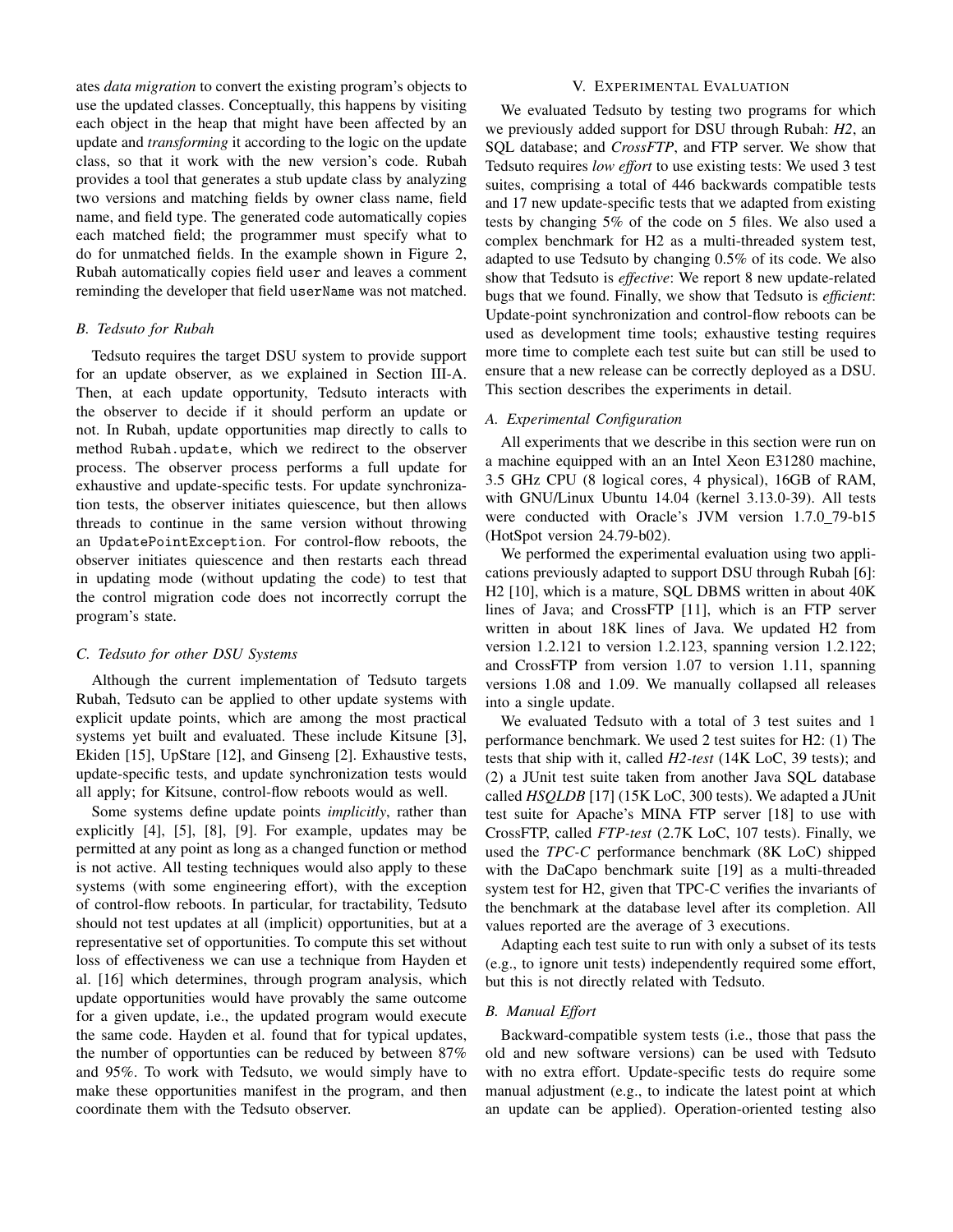#### TABLE I

EFFORT REQUIRED TO WRITE UPDATE-SPECIFIC TESTS. EACH TEST WAS FIRST EXTRACTED FROM ITS ORIGINAL SUITE—WE REPORT NUMBER OF TESTS PER EXTRACTED FILE. TPC-C IS A BENCHMARK THAT PERFORMS 8 DIFFERENT OPERATIONS, WHICH WE MANUALLY ANNOTATED.

| <b>Test</b>       | Program         | <b>Extracted</b> |              | <b>Modified</b> |
|-------------------|-----------------|------------------|--------------|-----------------|
|                   |                 | LOC              | <b>Tests</b> | LOC             |
| Login             | <b>CrossFTP</b> | 17               | 2            | $\mathfrak{D}$  |
| MD5               | <b>CrossFTP</b> | 128              | 10           | 10              |
| <b>DROP</b> admin | H <sub>2</sub>  | 36               |              |                 |
| <b>SELECT</b>     | H <sub>2</sub>  | 32               |              |                 |
| <b>SCOPE ID</b>   | H <sub>2</sub>  | 108              | ٩            | 2               |
| <b>Benchmark</b>  | Program         | <b>Extracted</b> |              | <b>Modified</b> |
|                   |                 | LOC              | Operations   | LOC             |
| <b>TPC-C</b>      | H2              | 8231             |              | 42              |

TABLE II TIME REQUIRED TO RUN EACH TEST SUITE TO COMPLETION UNDER SEVERAL TESTING CONFIGURATIONS. *Baseline* MEANS THAT TEDSUTO DOES NOT PERFORM ANY UPDATE. *UP-S* MEANS UPDATE-POINT SYNCHRONIZATION AND *CF-R* MEANS CONTROL-FLOW REBOOTS.

| <b>Suite</b>         | Original |          | <b>Tedsuto time</b> |                 |
|----------------------|----------|----------|---------------------|-----------------|
|                      | time     | Baseline | $UP-S + CF-R$       | # Opportunities |
| <b>HSOLDB</b>        | 4s       | 6s       | 216s                | 1905            |
| H <sub>2</sub> -test | 12s      | 19s      | 2541 <sub>s</sub>   | 23651           |
| <b>FTP-test</b>      | 6s       | 13s      | 29s                 | 257             |

requires annotating the operations. Table I shows the effort required to extract tests that fail on the old version, and adding annotations to turn them into update-specific tests. It also tabulates the effort required to identify operations performed by the TPC-C benchmark. As we can see, the effort is very low, we modified under 0.5% of the total number of lines.

Each update-specific test checks whether a feature, introduced by the new version, works as expected after the update: *Login* checks that the same connection supports several login attempts without dropping; *MD5* checks the MD5 command; *DROP admin* checks that an administrator can delete herself; *SELECT* checks a particular idiom of select queries with a select sub-query; and *SCOPE\_ID* checks IDs automatically generated by triggers.

## *C. Performance*

Moving the decision whether to explore updates to another process requires an IPC at every update opportunity, which adds performance overhead. To measure that overhead, we first executed all test suites to completion without Tedsuto. Then we computed a *baseline* overhead which uses Tedsuto, but without performing any updates. We also measured the overhead when performing an update synchronization and controlflow update at every possible update opportunity during a test run. Table II shows the results together with the number of update opportunities per test suite.

Table III reports the time to perform exhaustive testing on the HSQLDB and FTP-test suites. For these runs, we only performed updates at opportunities that occurred after the setup phase, and before the start of the clean-up phase for each JUnit test. The table shows how many total opportunities were explored, how many were avoided, and the overall time to complete each suite.

#### TABLE III

TIME REQUIRED TO EXHAUSTIVELY TEST EACH JUNIT TEST SUITE AND NUMBER OF UPDATE OPPORTUNITIES GENERATED AND EXPLORED. EACH EXPLORED OPPORTUNITY REQUIRES AN INDIVIDUAL TEST RUN.

| <b>Suite</b>    | Time  | # Opportunities |          |  |
|-----------------|-------|-----------------|----------|--|
|                 | (sec) | Total           | Explored |  |
| <b>HSOLDB</b>   | 16374 | 77521           | 2431     |  |
| <b>FTP-test</b> | 1654  | 696             | 408      |  |

The H2-test suite generates an enormous number of update opportunities and has multi-threaded tests. We thus did not perform exhaustive testing with it. We did, however, perform operation-oriented testing with the H2-test suite. Operationoriented testing can be configured with a budget of update opportunities to explore per test, which allows the developer to control how long tests take. However, we discovered that our other testing techniques found many more bugs, more quickly, as we discuss further in Section V-E.

Given a test suite with small, modular, and deterministic tests, such as HSQLDB and FTP-test, the low cost of update-point synchronization and control-flow reboots allows developers to use these two techniques to quickly find bugs during development of a new version. Exhaustive testing has a higher cost that forbids using it during development, but still low enough to be used for every version deployed as a DSU. Performing update-point synchronization and controlflow reboots can also be used with larger, non-deterministic tests, such as H2-test, with similar costs to exhaustive testing.

When performing exhaustive testing, each re-execution required restarting the target program from scratch, including launching a new JVM instance. This happens because Rubah does not support reverting updated code back to its old version. As a result, each re-execution of a test on the FTP-test suite took around 4.5 seconds; 3 of which just launching a JVM and starting the CrossFTP server; and around 1 second performing the update. The test itself took the remaining 0.5 seconds. Time ratios for the HSQLDB suite are similar.

A possible solution for this problem is to launch several tests on the same program version, interacting with the same target server; stop all at the nth opportunity; perform an update when the last test reaches the nth opportunity; allow all to complete; and repeat for the n+1th opportunity. This would require a single execution for all tests for each opportunity explored. We implemented an early prototype of this idea and noticed that the overall time to perform exhaustive testing reduced drastically. However, it required extensive changes to the original test suite so that tests run concurrently would not interact (we never got it to work correctly). We leave this for future work.

## *D. Bugs found*

When developing dynamic updates for H2 and CrossFTP to use Rubah [6], we performed extensive manual testing and debugging. Despite this, applying Tedsuto to these programs revealed 8 new bugs, all of which would have serious consequences (discussed below) if they manifested during deployment. Table IV reports the name of each bug together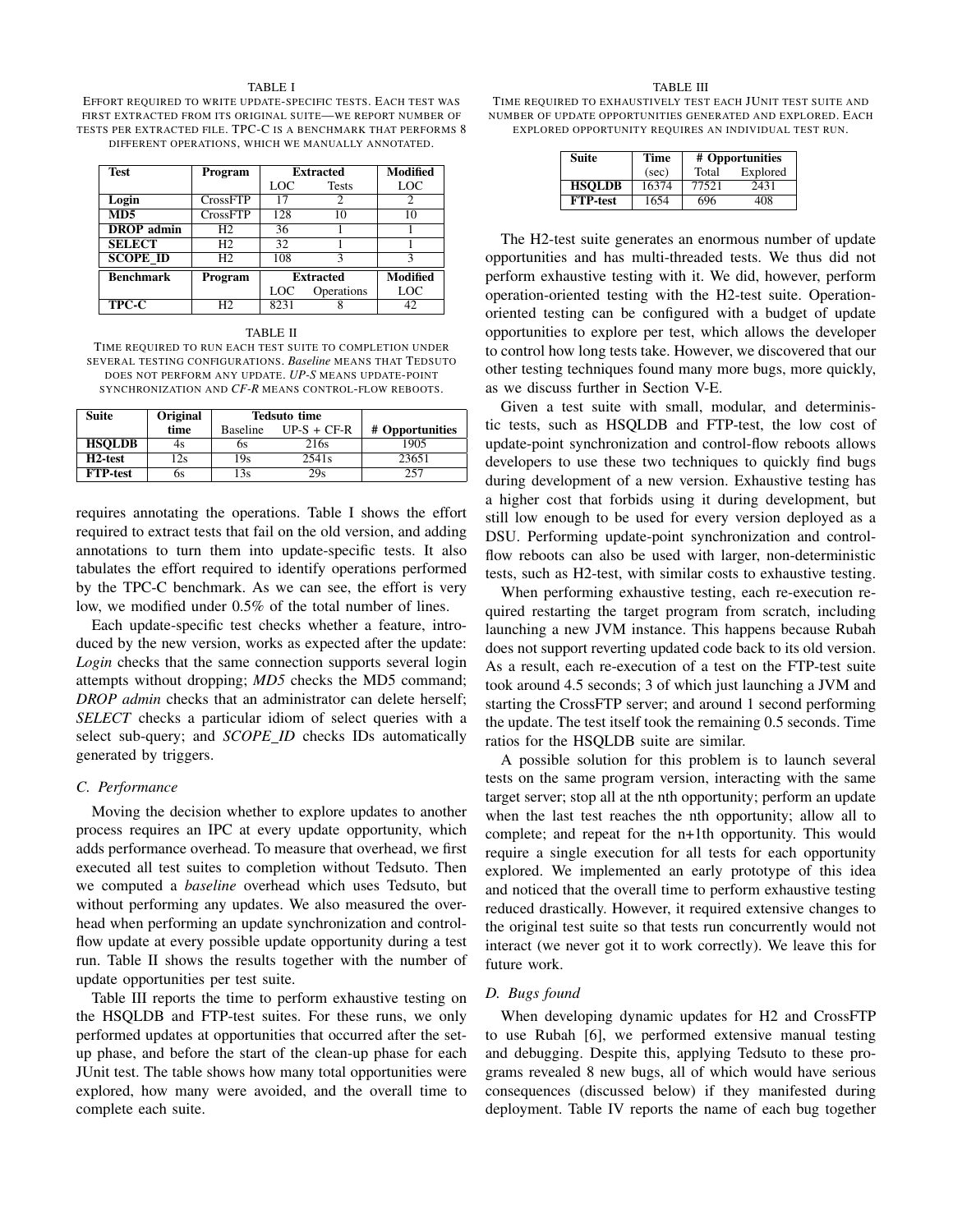|                             | H <sub>2</sub> -Test | <b>HSOLDB</b> | <b>FTP-test</b> |
|-----------------------------|----------------------|---------------|-----------------|
| <b>Update-Point Sync</b>    | a), $d$ ), $e$ )     | a l           |                 |
| <b>Control-Flow Reboots</b> |                      | b1            | $(b)$ , c), h)  |
| <b>Update-Specific</b>      |                      |               |                 |
| <b>Exhaustive</b>           |                      |               |                 |

TABLE IV BUGS FOUND, GROUPED BY TECHNIQUE AND TEST SUITE. *a)* AND *b)* GROUP SEVERAL BUGS IN RUBAH; WE LIST THEM MULTIPLE TIMES.

```
1 if ( Rubah . isUpdating ())
 2 xferredOffset = saved.xferredOffset;
 3
      Rubah. update ("transfer");
 5
 6 while (xferredOffset != file.size()) {<br>7 // transfer a block and increase the
 7 // transfer a block and increase the offset 8 try f
 \begin{array}{cc} 8 & \text{try } \{ \\ 9 & \text{ Rub} \end{array}9 Rubah . update (" transfer " );
10 } catch (UpdateRequestedException e) {<br>11 saved.xferredOffset = xferredOffset:
             saved.xferredOffset = xferredOffset;
\begin{array}{ccc} 12 & \text{throw } \text{e}; \\ 13 & \text{} \end{array}\begin{matrix} 13 \\ 14 \end{matrix}14
```
Fig. 8. Example adapted from CrossFTP that shows a badly placed update point on line 4.

with the test suite and the technique that found it most quickly. In several cases, exhaustive and operation-oriented testing found the bug, too. We discuss why each technique found each error at the end of this sub-section.

In the following we describe each bug in detail:

*a)* Internal Data Races in Rubah: Rubah had internal data races that would manifest only in rare circumstances. For instance, when launching a thread just before an update took place, that thread would not stop for the update but keep executing while Rubah performed program-state transformation. The update would eventually crash due to old code accessing transformed data. Another example is when performing two updates in tight sequence, the second update could start before all threads finished control migration for the first update. In this case, Rubah would fail to stop all threads for the second update; the left-out threads would then crash due to accessing wrong-version data.

*b)* Resource Leak: Updatable programs should use interruptible I/O so that an update can be readily applied even when the program is waiting for I/O. Rubah provides a drop-in API for interruptible Java I/O calls<sup>3</sup> that requires the developer to provide, and manage the lifetime of, selector objects. In Figure 7, method method readRequest throws an UpdateRequestedException when interrupted by an update. This exception is caught on line 23 and the loop soon reaches the update point on line 17. When we added support for Rubah to H2 and CrossFTP, we re-opened each selector between updates without closing the one used in the previous version, i.e. we did not add line 33. After some updates, the program reached the maximum number of selectors and terminated.

*c)* Wrong Update Point: When retrofitting CrossFTP with Rubah, we added support for updates to happen while transferring files. Figure 8 shows how. After the update, the control migration restores the offset already transferred (line 2), which was saved before the update (line 11), and then reaches an update point to complete the control migration (line 4). An update that takes place after starting the transfer but before sending any data could reach the update point on line 4 without setting the state. That update point should be guarded by line 1.

*d)* Lock Timeout: H2 implements transaction isolation through row locks. When attempting to grab an already locked row, threads spin until the lock becomes available or the operation times-out. If an update happens at this point, the thread that holds the lock reaches an update point, and thus stops executing, while other threads are waiting for the lock. The other threads will eventually fail the operation after the time-out expires and only then reach an update point. This bug then manifests itself as transactions aborting due to either (1) mis-detecting concurrent operations or (2) triggering a lock timeout, depending on the particular SQL statement waiting for the lock.

*e)* Exclusive Mode: The H2 database supports a feature called *exclusive mode* in which a single client has exclusive access to a particular database. All other clients that try to connect to that database have to wait until the connected client exits exclusive mode. Performing an update in this setting leads to a deadlock: The threads belonging to the exclusive client reach an update point, and thus stop executing until the update starts; while the other threads keep waiting for the exclusive mode to be released without ever reaching an update point, and thus preventing the update from starting.

*f)* Function ID Transformation: Internally, H2 represents prepared *CALL* statements, which invoke built-in functions on the database, using a distinct integer for each possible function. One version of H2 added a new built-in function *SCOPE\_ID* to retrieve the IDs generated through database triggers for each statement. However, this new function had, in the new version, the same  $ID - 154$  — as another function *AUTOCOMMIT* in the old version, which checks whether the auto-commit flag is set for the current session; *AUTOCOMMIT* was given ID 155 in the new version. When an update is performed after preparing a *CALL AUTOCOMMIT* statement, a prepared statement could invoke the wrong function *SCOPE ID* after the update. We were able to observe this bug on other test case that checks whether the current session is read-only through function *READONLY*.

*g)* New FTP Command — MD5: CrossFTP adds support for the MD5/MMD5 commands in one of the versions we retrofitted. However, the server failed to detect that the command was available after the update because an in-memory map structure of available commands was not updated during the update to contain the new command.

*h)* Batch FTP commands: We retrofitted CrossFTP in a way that did not support receiving FTP commands in a batch. When several commands were included in a single message, CrossFTP would process the first command and then wait for more commands from the client, instead of checking if

<sup>&</sup>lt;sup>3</sup>In Java, interrupting a socket operation closes the socket; Rubah's API is compatible with the socket API but can be safely interrupted for updates.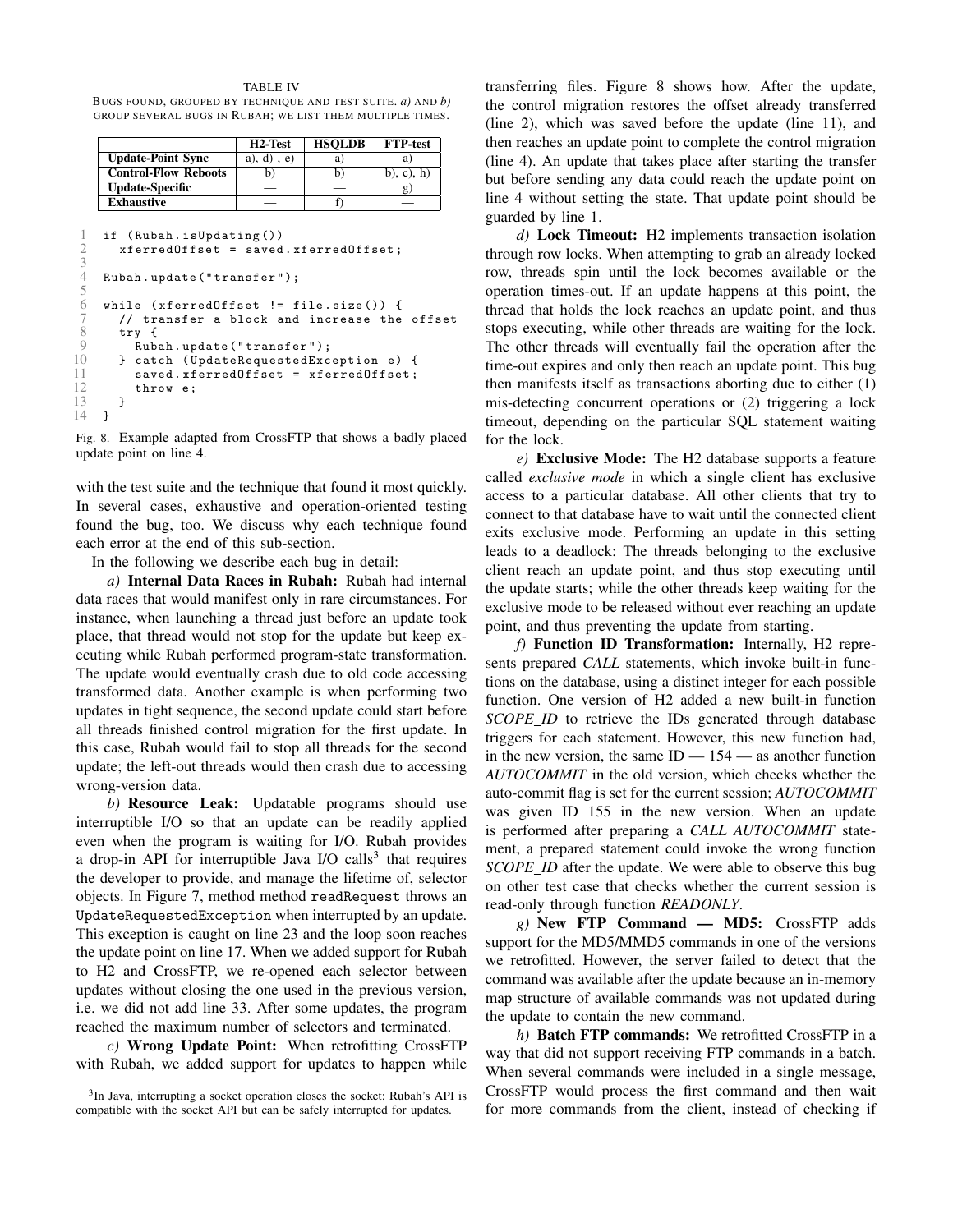the received message had any commands left. The original code used a buffered stream, which only performs a socket read when empty. The retrofitted code also uses a buffer but it always reads commands from the socket, thus missing commands left in the buffer by a previous read.

*Discussion:* Update-point synchronization and control-flow reboots perform a large number of updates in tight sequence, thus revealing data races on corner-cases inside the DSU system itself (*a*) and erroneous thread interleaving on multithreaded tests (*d* and *e*). The sheer number of updates that these two techniques perform also reveals resource leaks (*b*). Control-flow reboots would find the same errors as updatepoint synchronization, but at a slightly higher cost. Exhaustive and operation-oriented testing performs a single update per execution and would not find these errors. Some errors are simply caused by taking a rare and erroneous update opportunity (*c* and *h*). Exhaustive testing would also find these two bugs because it explores all possible update opportunities. Finally, some errors are due to incorrect data migration between versions and would only be found by exhaustive testing (*f*) or update-specific testing (*g*), depending if the error is on modified backwards-compatible code or new features.

## *E. Operation-Oriented Testing in Practice*

We used operation-oriented testing in the adapted TPC-C benchmark suite. Operation-oriented testing requires specifying a budget of updates to explore per combination, and which combinations to consider. We applied this technique to H2 and TPC-C, exploring 20 combinations per operation on the most common, least common, and randomly selected combinations (we measured the number of update opportunities per combination in a pre-run). This technique also discovered bug (d), but found no additional bugs. One issue is that it is fairly inefficient: updating on uncommon combinations required several re-runs until the target combination would finally happen. We conjecture that a more efficient scheduling scheme (e.g., along the lines of an explicit state model checker like CHESS [20]) might make operation-oriented testing more efficient and effective.

## VI. RELATED WORK

Testing updates is a way of ensuring their correctness. The question of what constitutes a correct dynamic update has been the subject of prior work. Kramer and Magee [21] propose that updates are correct if they are "backward compatible," i.e., the updated program preserves all observable behaviors of the old program. Bloom and Day [22] observed that this is too restrictive because it forbids updates that fix bugs or add features. Gupta et al. [14] propose that an update is correct if the updated program eventually reaches some state of the new program. Hayden et al. [23] argue that any attempt to define update correctness generally is flawed as update correctness depends on the particular semantics of each updatable program. Furthermore, they propose clientoriented specifications as small programs to specify properties that must hold before and after the update, and then propose techniques to verify updatable programs with regards to these specifications. Tedsuto, instead, uses system tests to ensure that updates are correct. They also introduce the concept of backwards-compatible specifications, which are similar to how Tedsuto uses system tests; and post-update specifications, which are similar to update-specific tests. They applied their technique to small, verifiable programs; Tedsuto is applicable to large, real-world applications.

Tedsuto is implemented for Rubah [6], a DSU system that requires the programmer to make manual changes to the program to support updating. We discuss other DSU systems, and how Tedsuto can be applied to them, in Section IV-C.

Previous work by Hayden et al. [16] considers systematic testing for the Ginseng DSU system for C programs [2]. This work does little to develop support for backward-incompatible tests (though they suggest the idea), and does not work with multi-threaded programs; Tedsuto handles both. Moreover, Hayden et al. have no notion of update synchronization tests or control-flow reboots, which are unique to Tedsuto and, as our experiments have shown, highly effective.

Our approach of repeating tests to explore different update opportunities systematically is related to multi-threaded testing tools [20], [24] that explore a subset of all the possible potential thread schedules systematically by repeating each test for each schedule.

# VII. CONCLUSION

This paper presented Tedsuto, a practical framework for testing Dynamic Software Updates (DSU) that is able to test all aspects of DSU, from installing new code to transforming the program state. Tedsuto re-uses existing system tests to find bugs induced by the update process that are dependent on the instant at which the update happens by automatically exploring different update opportunities during the execution of each system test. Tedsuto can check that, after an update, unmodified features are still supported and modified features behave correctly.

We implemented Tedsuto using Rubah, our previous system for updating Java applications, and we applied it to dynamic updates previously developed (and tested in an ad hoc manner) for the H2 SQL database server and the CrossFTP server two real-world, multi-threaded systems. We found 8 updaterelated bugs in short order and at low cost. We argue that Tedsuto is a general solution for testing DSU, readily applicable to other state-of-the-art DSU systems. We believe Tedsuto is an important step toward practical assurance for DSU.

## ACKNOWLEDGMENTS

We thank the anonymous reviewers for the helpful comments on early drafts of this paper. This work was supported by the partnership between UMIACS and the Laboratory for Telecommunication Sciences, and by the EPSRC through grant EP/L002795/1.